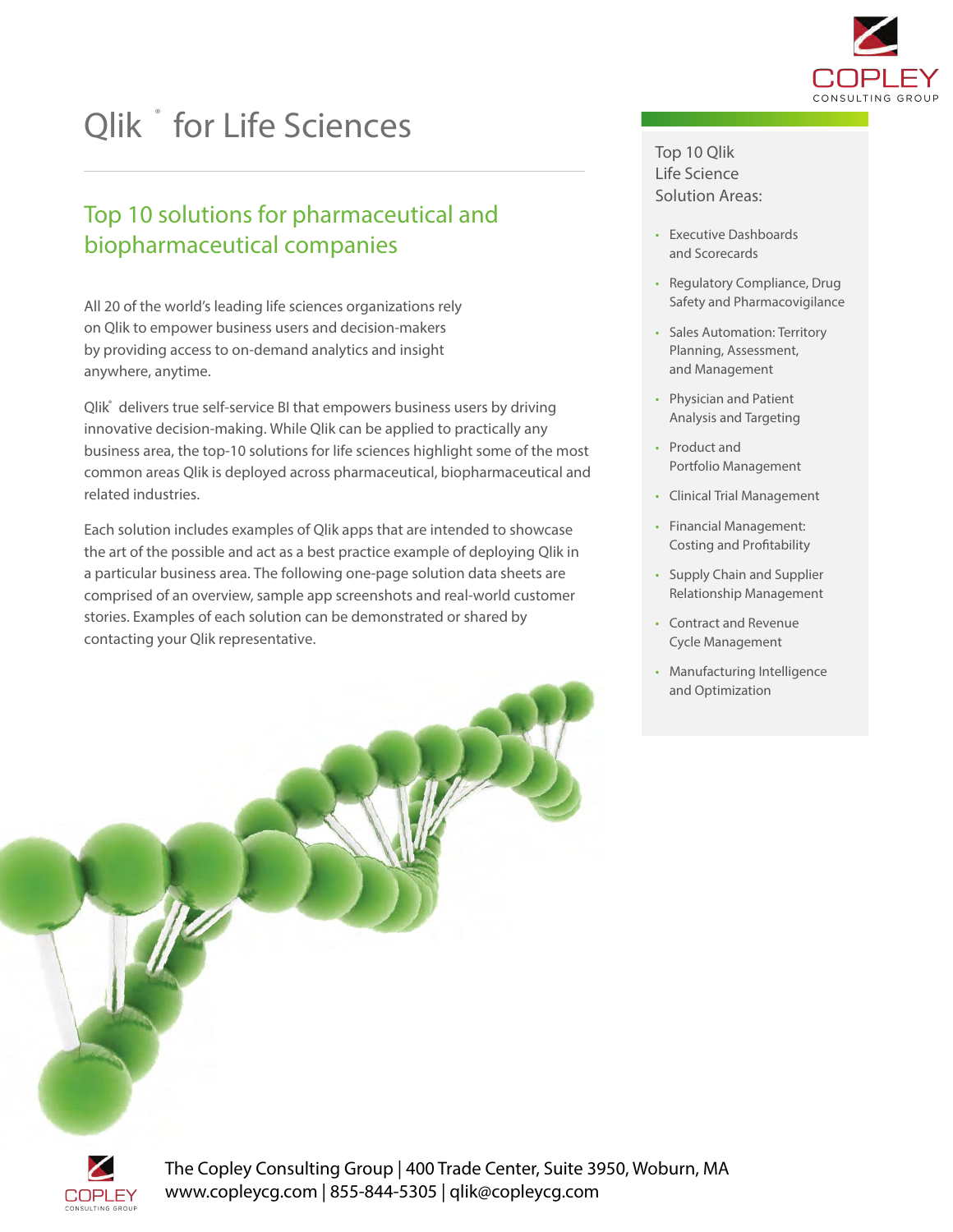



### Maximize sales performance and assess territories to drive increased revenues and future strategies

#### Challenge

For complex companies in the life sciences industry, managing sales territories across dispersed teams and complex product offerings can be a challenging undertaking. Sales managers need a complete view of performance throughout the sales organization to drive better results. Individual reps need a way to target the right physicians, plan their calls and visits for maximum effectiveness, and measure their own performance over time – whether they're on the road or in the office. Unfortunately, realizing these objectives often requires data aggregation across multiple sources – typically achieved through time-consuming errorprone manual effort.

#### **Solution**

High-performance apps built for Qlik were created to help companies like yours plan, assess, and manage their territories with greater efficiency and effectiveness. These self-service BI apps, developed with Qlik partners, make relevant information available to your sales managers and reps – anywhere, anytime. With Qlik, your sales team can:

- Track and measure real-time sales performance by country, region, state, rep, and product or portfolio on dashboards and scorecards
- Compare performance and drill down for details to drive better results
- Increase visibility into physician influencers and key opinion leaders (KOLs)
- Improve territory planning and call effectiveness
- Target physicians proactively versus merely reporting on past interactions
- View new e-detailing updates in seconds
- Analyze data ranging from TRx/NRx, market %, physician profile, and call frequency

#### Customer examples

- Genzyme deployed a CRM application on Qlik to improve customer and sales activity intelligence. The solution gives a single view for all activity with customers including trends, forecasting and results – detailed by salesperson, product, account level and geography. It also tracks sales activity by target and achievements – factoring in future planning – and segments customer contacts by region with coverage and buying/revenue activity by product.
- By rolling Qlik out to the field sales organization, GSK China has been able to perform detailed customer visit and competitive analysis while improving territory planning and management.
- GSK US mobilized business discovery to their entire field sales organization and restructured compensation based on hitting strategic business goals.
- Lundbeck deployed Qlik on i-Pads and enabled write-back capabilities to their CRM system to update records and improve communications in real time.



Example: Rx Sales to measure and monitor sales rep performance

**If** I've had great feedback from a variety of people within Genzyme, including a member of our sales team stating that the team liked Qlik as it 'kept it simple' and allowed them to focus on their day-to-day jobs with detailed intelligence allowing them to focus on key customer areas and exceeding their sales target. **JJ** 

— James Sharp, Regional IT Manager, Genzyme Therapeutics Ltd



Example: Rx Sales to measure and monitor sales rep performance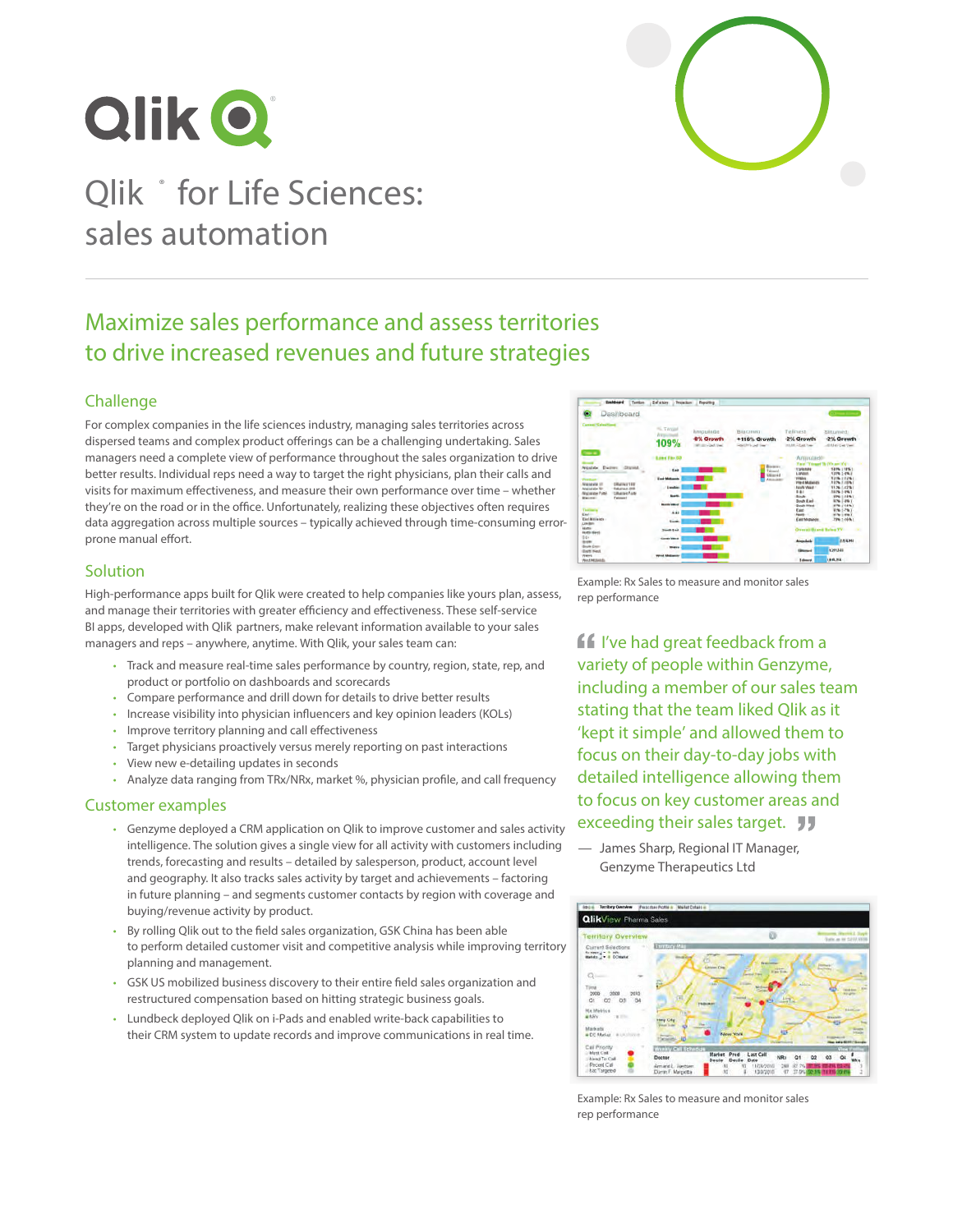

# Qlik \* for Life Sciences: financial management–costing and profitability

# Analyzing spend and P&L to unlock hidden productivity and profit opportunities

#### Challenge

For pharmaceutical and life sciences companies like yours, data is the cornerstone of your business and access to timely and reliable information can mean the difference between success and failure. And with today's growing global competition and a more stringent regulatory climate, you need to get more productivity and value from your entire business infrastructure – from your people, your facilities, even your equipment.

Qlik® can help. You can bring more innovation to market, while simultaneously containing costs, increasing revenue, and mitigating non-compliance risk. Qlik can help you achieve full reporting compliance, hit milestones and spend targets, and improve margins. It leverages information across your enterprise and around the world. You can improve visibility into sales revenue, operational processes and costs, and get the information you need for faster, smarter decision making.



Example: Expense Management App. Developed by Project Brokers, Elite Qlik Solution Provider

### Solution

High-performance, self-service BI apps built for Qlik with Qlik partners are designed to help companies like yours seize every opportunity to improve productivity and profit, so you can:

- Improve visibility into P&Ls by division, product category, region, business unit, and therapeutic area
- Accelerate development and monetization of new therapeutics
- Reduce operational costs and streamline processes with tighter controls over R&D and clinical expenses
- Analyze sales margins, pricing, procurement spend, and vendor/supplier spend
- Better track asset depreciation, as well as expenses around travel and entertainment, legal and contractor services, telephony and mobile, etc.
- Implement activity-based costing
- Create flash balance sheets

Qlik also supports automated and agile processes to manage and report on your financial performance. It eliminates the need for manual intervention and poor visibility into accounting processes and underlying data. Using Qlik, your financial executives can:

- Automate processes to consolidate financial reporting
- Track P/L views from the enterprise to individual cost centers
- Improve financial controls and predictability of performance
- Follow progress toward revenue targets with scorecard KPIs
- Reduce the time and cost of regulatory compliance (IFRS, SOX, etc.)

**ff** We started working with Qlik in the financial area, since our initial concern was to clearly present our current financial performance, which we monitor on a monthly basis. With the Qlik corporate executive dashboard, management will be able to better see how product sales are faring in various countries and regions at a glance. In addition, we would like to make trends and developments more transparent through access to historical figures. **JJ** 

— Project Manager for a global, independent pharma & animal health leader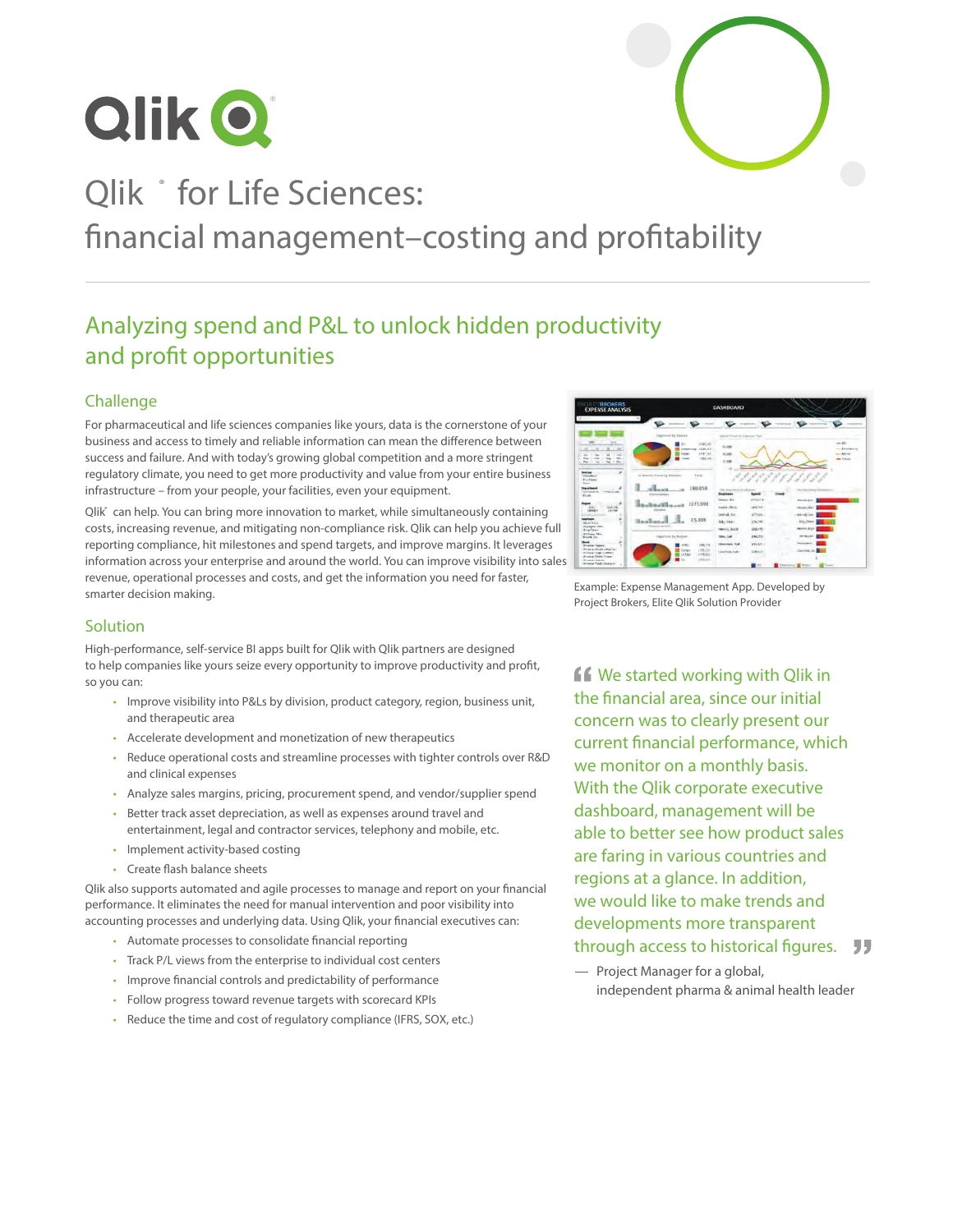#### Customer examples

- Genzyme deployed Qlik across all major operations including users in finance, sales, marketing, HR, IT, and more. They have been able to save over 8 hours per week in finance and greatly improved reporting accuracy.
- With Qlik, Merck Sharp & Dohme (MSD) has insight into all its relevant rules-based financial information, anytime. It can analyze product, inventory, pricing, and sales data in no time - all focused on driving corporate profitability. With Qlik Server, MSD easily supports security and visibility. It can now analyze large data volumes and simplify its budgeting – all while remain fully compliant with their unique financial reporting rules.
- In negotiating contracts with managed care organizations, Daiichi-Sankyo uses PharmaLytics, powered by Qlik, to understand the impact of discount levels and formulary restrictions on deal profitability and product performance. Negotiators can quickly ascertain discount exposure, margins and product performance; and predict financial outcomes of numerous contracting scenarios prior to contract signatures.

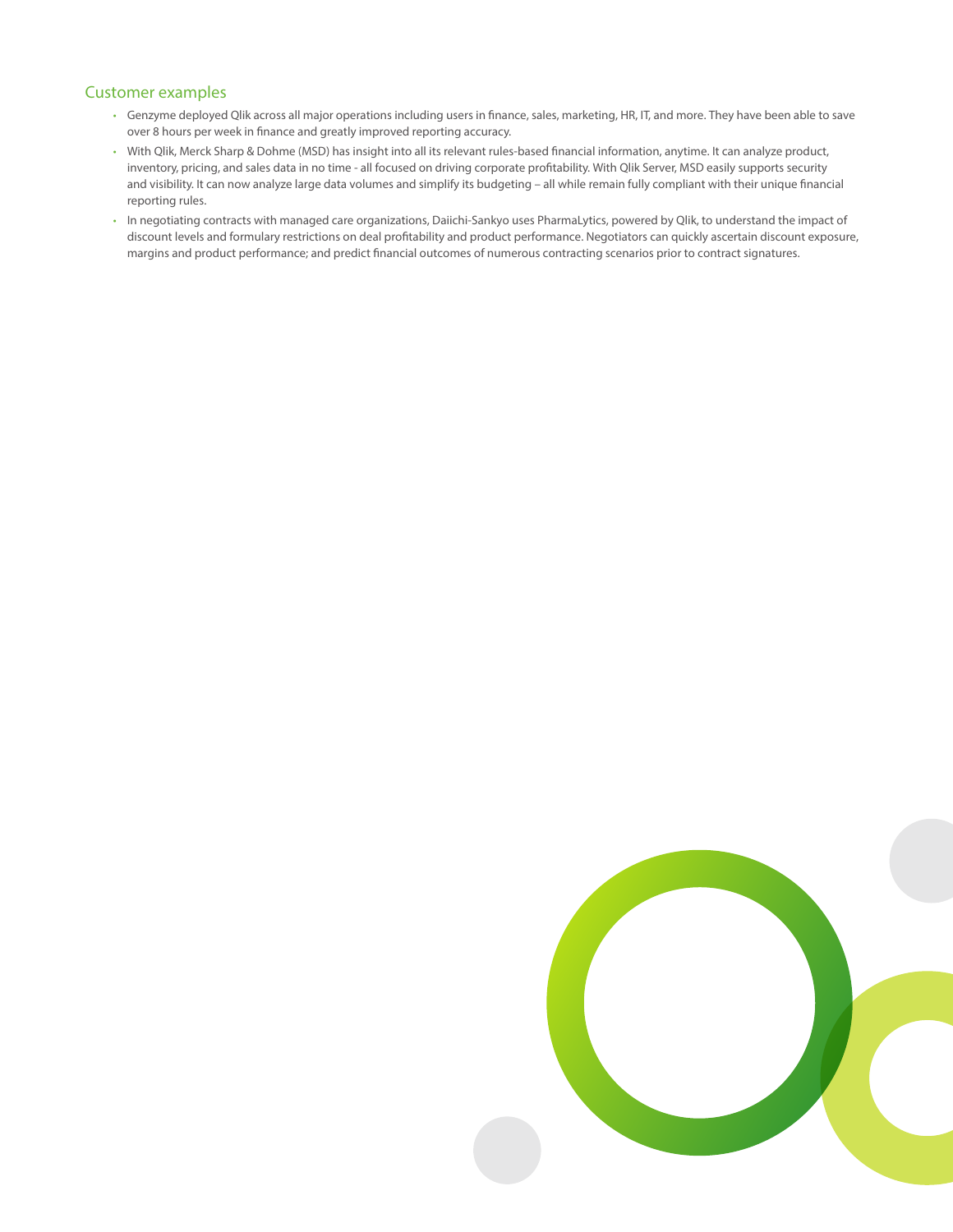



# Qlik \* for Life Sciences: supply chain and supplier relationship management

### Optimizing your supply chain and supplier relationships to improve performance and profit

#### Challenge

For pharmaceutical and biotech firms, increasing complexity is simply a fact of life. Whether it's researching new compounds or analyzing clinical trial data, nothing is simple –including managing your supply network. The fact is that without clear visibility into operations, supplies, inventory, vendors, and supplier relationships, you can't collaborate with partners or make the right daily decisions that make your supply chain your competitive advantage.

That's why some of the biggest global companies are using Qlik to make their own supply networks more competitive by streamlining operations, improving quality, and lowering cost. Qlik provides the metrics and the metrics and analytics you need to make improvements across the supply network: From tracking supplier performance to identifying top vendors. You can analyze procurement to aggregate suppliers and improve your price negotiating position across R&D, clinical, and manufacturing operations.

#### **Solution**

High-performance, self-service BI apps built for Qlik with Qlik partners are designed to help companies like yours leverage information across your enterprise and global supplier network, so you can:

- Reduce operational costs and streamline processes
- Measure and assess sourcing and supplier performance
- Improve forecasting and planning for production & inventory
- Provide multi-division and tiered analysis
- Distribution mapping, safety, and compliance
- Better manage and map supplier relationships, data comparisons and redundancy
- Provide complex multi-stream project management
- Assess supplier sourcing and demographics
- Improve contract compliance and management
- Provide actionable procurement analysis



Example: Supplier Spend Analysis App

**f** Qlik is a great, flexible tool that supports our people. When I saw that we shipped a million doses of the flu vaccine to one of our largest customers, I sent a voicemail to the team. There were 'high-fives' all around! "

— Bob Coates, Vice President of Technology, FFF Enterprises

Qlik can also integrate your global supply chain – even if your supply and distribution channels vary considerably by geography, product type, local regulatory approvals, commercial relationships, and other factors. Qlik can help you account for those variances and minimize any adverse effects to cost and competitiveness. You can:

- Increase collaboration with customers and partners
- Improve visibility into inventories of distributors and major pharmacies
- Eliminate data errors and redundancies across supply chain databases
- Reduce stock outages, surpluses and operational costs
- Track conformance with Pharmaceutical Supply Chain Initiative (PSCI) best practices

#### Customer examples

- A world leader in injectable drugs and infusion technologies uses Qlik to to meet the challenge of rising costs in healthcarbey were able to reduce inventory waste and improve on-time project delivery both by more than 5%, and saving over \$2 million annually using Qlik compaide.
- FFF Enterprises, a leading multidimensional healthcare company, implemented Qlik across 3 divisions in 4 weeks to do comprehensive Supply Chain Analysis. With Qlik, they were able to provide up-to-date figures on demand chain synchronizing planning by business partners and customers, which enabled them to meet the heightened flu vaccine demand, shipping over 1 million doses.
- Advantage Pharmacy Group, uses Qlik for analyzing stock, sales, margins, and performance, they were able to provide greater control over margins and optimize product ordering with store allocation accurately reflecting demand.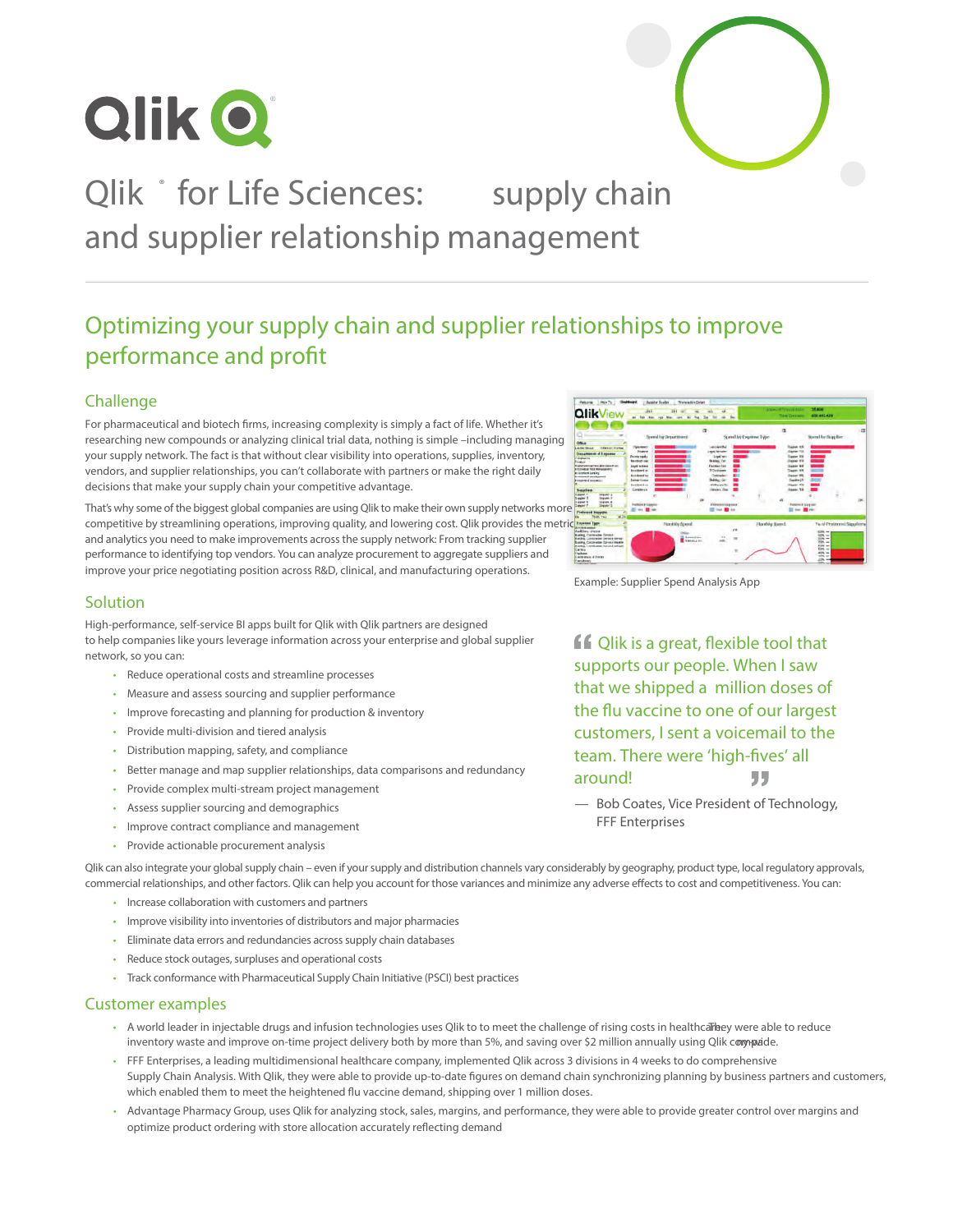



# Qlik \* for Life Sciences: contract and revenue cycle management

### Get more profit and revenue out of your contract negotiations and account receivables

#### Challenge

When it comes to negotiating more profitable contracts with managed care organizations, pharmacies, and distributors, far too often analysts spend more time aggregating data from different sources than actually analyzing it. Cost and revenue projections are manually created, increasing the risk of error. What's worse, many companies don't fully understand a contract's margins, discount exposure, and sales performance until after the deal is signed. And far too often, the same lack of insight extends to the rest of the revenue stream: Which means missing opportunities for more proactive – and profitable – billing and collection practices.

#### Solution

High-performance apps built for Qlik were created to help companies like yours improve contract performance and revenue management. These self-service BI apps, developed with Qlik partners, bring millions of records together and enable your contract and account analysts to:

- Negotiate better contracts with managed care organizations
- Transform sales operations
- Reduce operational costs and streamline processes
- Manage better billing and collections for accounts receivable and track and uncover delinquencies
- Track contracts and rebates
- Analyze accounts payable
- Better budget and forecast
- Run what if scenarios for pricing and contracting

#### Customer examples

- Daiichi-Sankyo wanted to negotiate more profitable deals with managed care organizations. It uses PharmaLytics, powered by Qlik, to understand the impact of discount levels and formulary restrictions on deal profitability and product performance. Contract negotiators can predict financial outcomes of numerous contracting scenarios prior to contract signatures, and use enhanced modeling to improve deal profitability and targeting.
- Actavis Russia wanted to bring all of its complex data together into a single information portal that would increase the efficiency and speed of its financial reporting. Using Qlik, Actavis built a comprehensive analytical platform that delivers fast and effective data analysis to reduce report generation times by 50% and response times to report requests by 72%.



Example: Managed Markets

**ff** PharmaLytics Reporting, powered by Qlik, eliminates redundancy and allows us to use our reports as the sole source of truth. Now, we spend our time talking about how to run the business instead of how to run the numbers. 77

— Edward McAdam, Senior Director of Contracting, Pricing, and Analytics, Daiichi-Sankyo, Inc.



Example: Contracting and Purchasing Demo